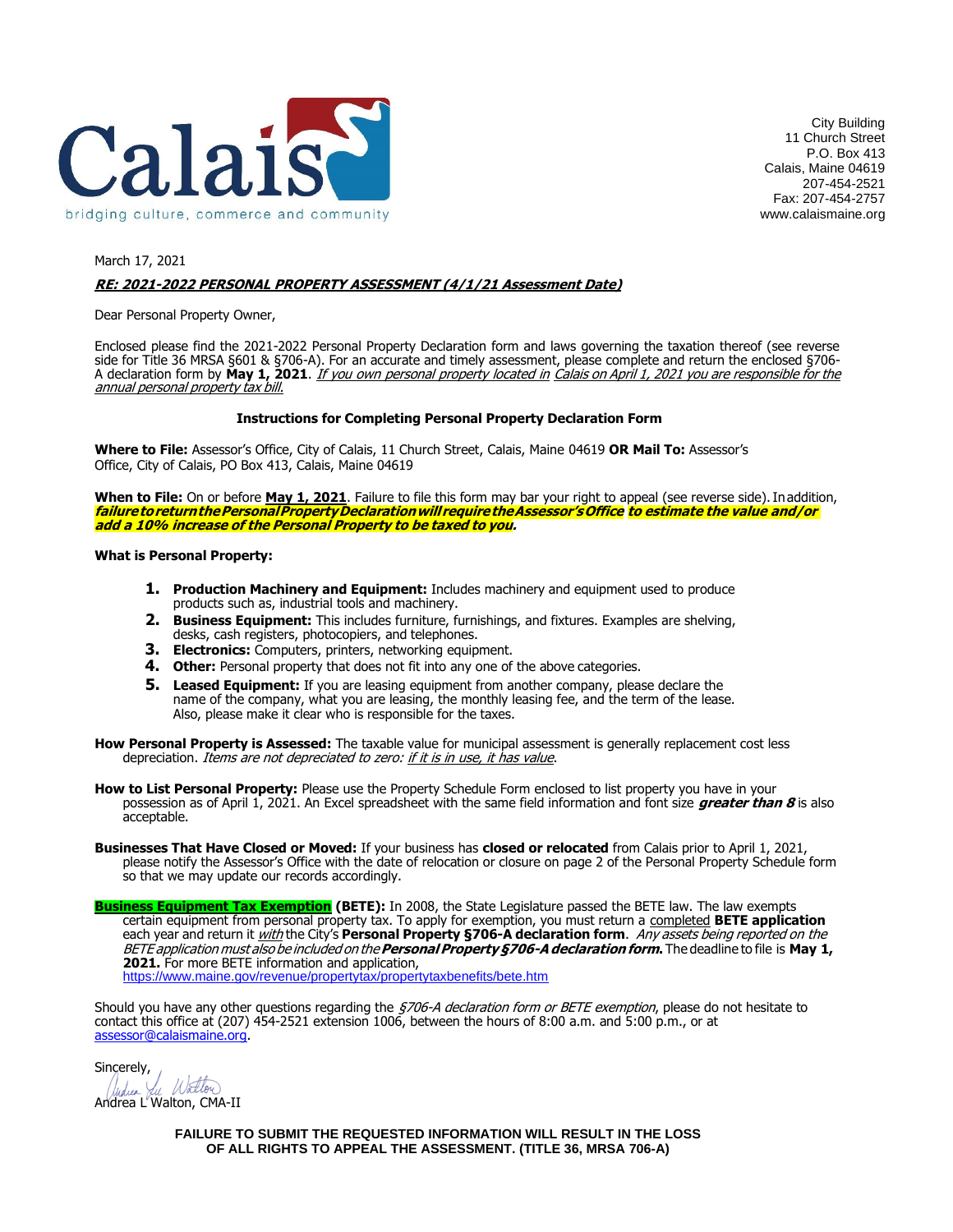#### §601. Personal property; defined

Personal property for the purposes of taxation includes all tangible goods and chattels wheresoever they are and all vessels, at home or abroad.

#### **§706-A. Taxpayers to list property; notice; penalty; verification**

**1. Taxpayers to list property; inquiries.** Before making an assessment, the assessor or assessors, chief assessor of a primary assessing area or State Tax Assessor in the case of the unorganized territory may give seasonable notice in writing to all persons liable to taxation or qualifying for exemption pursuant to subchapter 4-C in the municipality, the primary assessing area or the unorganized territory to furnish to the assessor or assessors, chief assessor or State Tax Assessor true and perfect lists of all the property the taxpayer possessed on the first day of April of the same year and may at the time of the notice or thereafter require the taxpayer to answer in writing all proper inquiries as to the nature, situation and value of the taxpayer's property liable to be taxed in the State or subject to exemption pursuant to subchapter 4-C. The list and answers are not conclusive upon the assessor or assessors, chief assessor or State Tax Assessor.

As may be reasonably necessary to ascertain the value of property according to the income approach to value pursuant to the requirements of section 208-A or generally accepted assessing practices, these inquiries may seek information about income and expense, manufacturing or operational efficiencies, manufactured or generated sales pricetrends or otherrelated information.

A taxpayer has 30 days from receipt of a request for a true and perfect list or of proper inquiries to respond to the request or inquiries. Upon written request to the assessor or assessors, chief assessor of a primary assessing area or State Tax Assessor in the case of the unorganized territory, a taxpayer is entitled to a 30-day extension to respond to the request for a true and perfect list or proper inquiries, and the assessor may at any time grant additional extensions upon written request. Information provided by the taxpayer in response to an inquiry that is proprietary information, and is clearly labeled by the taxpayer as proprietary and confidential information, is confidential and is not a public record for purposes of Title 1, chapter 13.

A notice to or inquiry of a taxpayer made under this section may be by mail directed to the last known address of the taxpayer or by any other method that provides reasonable notice to the taxpayer.

If notice is given by mail and the taxpayer does not furnish the list and answers to all proper inquiries, the taxpayer may not apply to the assessor or assessors, chief assessor of a primary assessing area or State Tax Assessor in the case of the unorganized territory for an abatement or appeal an application for abatement of those taxes unless the taxpayer furnishes the list and answers with the application and satisfies the assessing authority or authority to whom an appeal is made that the taxpayer was unable to furnish the list and answers in the time required. The list and answers are not conclusive upon the assessor or assessors, chief assessor or State Tax Assessor.

If the assessor or assessors, chief assessor of a primary assessing area or State Tax Assessor in the case of the unorganized territory fails to give notice by mail, the taxpayer is not prohibited from applying for an abatement; however, upon demand, the taxpayer shall furnish the list and answer in writing all proper inquiries as to the nature, situation and value of the taxpayer's property liable to be taxed in the State. A taxpayer's refusal or neglect to answer the inquiries bars an appeal, but the list and answers are not conclusive upon the assessor or assessors, chief assessor or State Tax Assessor.

The assessor or assessors, chief assessor of a primary assessing area or State Tax Assessor in the case of the unorganized territory may require the person furnishing the list and answers to all proper inquiries to subscribe under oath to the truth of the list and answers. [ 2017, c. 367, §5 (NEW).]

**2. Penalty.** It is unlawful for any public official or any employee, agent, attorney or consultant of the taxing jurisdiction to willfully disclose any taxpayer information made confidential by this section or examine information made confidential by this section for any purpose other than the conduct of official duties pertaining to property tax administration. Information made confidential by this section may be disclosed: A. To the State Tax Assessor, who shall treat such information as confidential for purposes of section 191, subsection 2, paragraph I; [2017, c. 367, §5 (NEW).]

B. To a mediator retained pursuant to section 271, subsection 5-A; [2017, c. 367, §5 (NEW).]

C. In a judicial proceeding in camera; [2017, c. 367, §5 (NEW).]

D. In an administrative proceeding, in executive session, pursuant to Title 1, section 405, subsection 6, paragraph F; [2017, c. 367, §5 (NEW).]

E. To the person who filed the confidential information or that person's representative authorized by the person in writing to receive the information; [2017, c. 367, §5 (NEW).]

F. To a public official or any employee, agent, attorney or consultant of the taxing jurisdiction; and [2017, c. 367, §5 (NEW).]

G. To any other person with the taxpayer's written consent. [2017, c. 367, §5 (NEW).]

A person who knowingly violates the confidentiality provisions of this subsection commits a Class E crime.

[ 2017, c. 367, §5 (NEW).]

**3. Proprietary information.** For the purposes of this section, "proprietary information" means information that is a trade secret or production, commercial or financial information the disclosure of which would impair the competitive position of the person submitting the information and would make available information not otherwise publicly available and information protected from disclosure by federal or state law, rules or regulations.

[ 2017, c. 367, §5 (NEW).] SECTION HISTORY 2017, c. 367, §5 (NEW).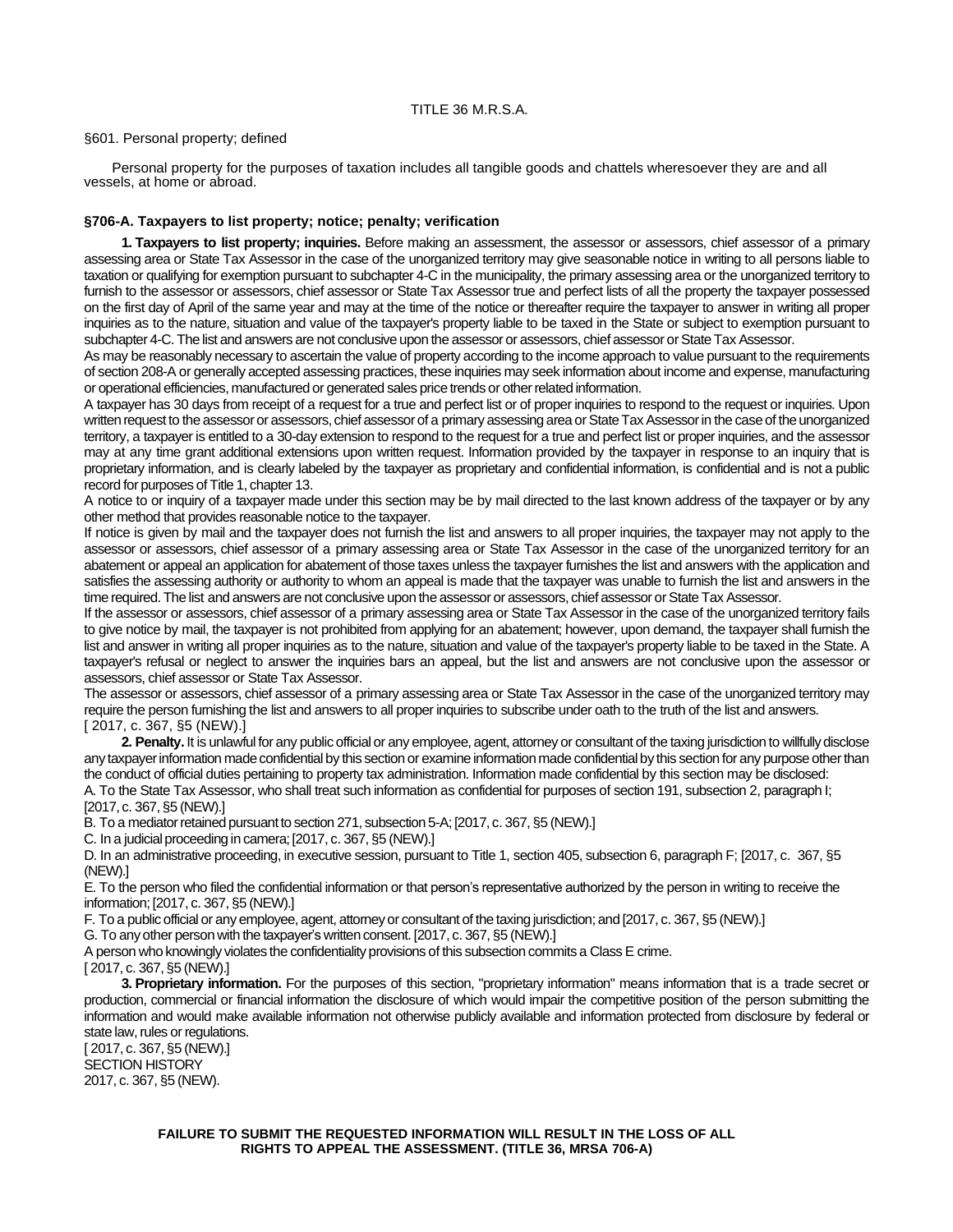

City Building 11 Church Street P.O. Box 413 Calais, Maine 04619 207-454-2521 Fax: 207-454-2757 www.calaismaine.org

# **2021-2022 PERSONAL PROPERTY §706-A Declaration Form Please return on or before May 1, 2021**

As of April 1, 2021

# **Please complete the following business information for NEW and Previous Taxpayers:**

| <b>Account Number:</b> |                                                                 |  |
|------------------------|-----------------------------------------------------------------|--|
| *Business Location:    |                                                                 |  |
|                        | <i>*</i> Type of business: (example: restaurant, hotel, retail) |  |
| *Business Name:        |                                                                 |  |
|                        |                                                                 |  |
| *Business Owner Name:  |                                                                 |  |
| *Mailing Address:      |                                                                 |  |
|                        |                                                                 |  |
| E-mail Address:        |                                                                 |  |
| *Contact number(s):    |                                                                 |  |

## **NEW OR FIRST TIME TAXPAYERS: Previous Taxpayers see page 2**

**Please submit a complete list of ALL PERSONAL PROPERTY (Market Value as of April 1)** used in the operation of the business as of April 1, using the following format as a guide. **Please sign this form, attach your itemized list and return them to this office on or before May 1, 2021.**

**\***If you are eligible forthe Business EquipmentTaxExemption you must submitthe BETE application**alongwith**this 706-A application.

| Qty | <b>Asset Description</b> | Model or Serial # | Year Mfg. | Year<br><b>Purchased</b> | Original<br>Cost |
|-----|--------------------------|-------------------|-----------|--------------------------|------------------|
|     |                          |                   |           |                          |                  |
|     |                          |                   |           |                          |                  |
|     |                          |                   |           |                          |                  |
|     |                          |                   |           |                          |                  |
|     |                          |                   |           |                          |                  |
|     |                          |                   |           |                          |                  |
|     |                          |                   |           |                          |                  |
|     |                          |                   |           |                          |                  |
|     |                          |                   |           |                          |                  |
|     |                          |                   |           |                          |                  |
|     |                          |                   |           |                          |                  |
|     |                          |                   |           |                          |                  |
|     |                          |                   |           |                          |                  |
|     |                          |                   |           |                          |                  |
|     |                          |                   |           |                          |                  |